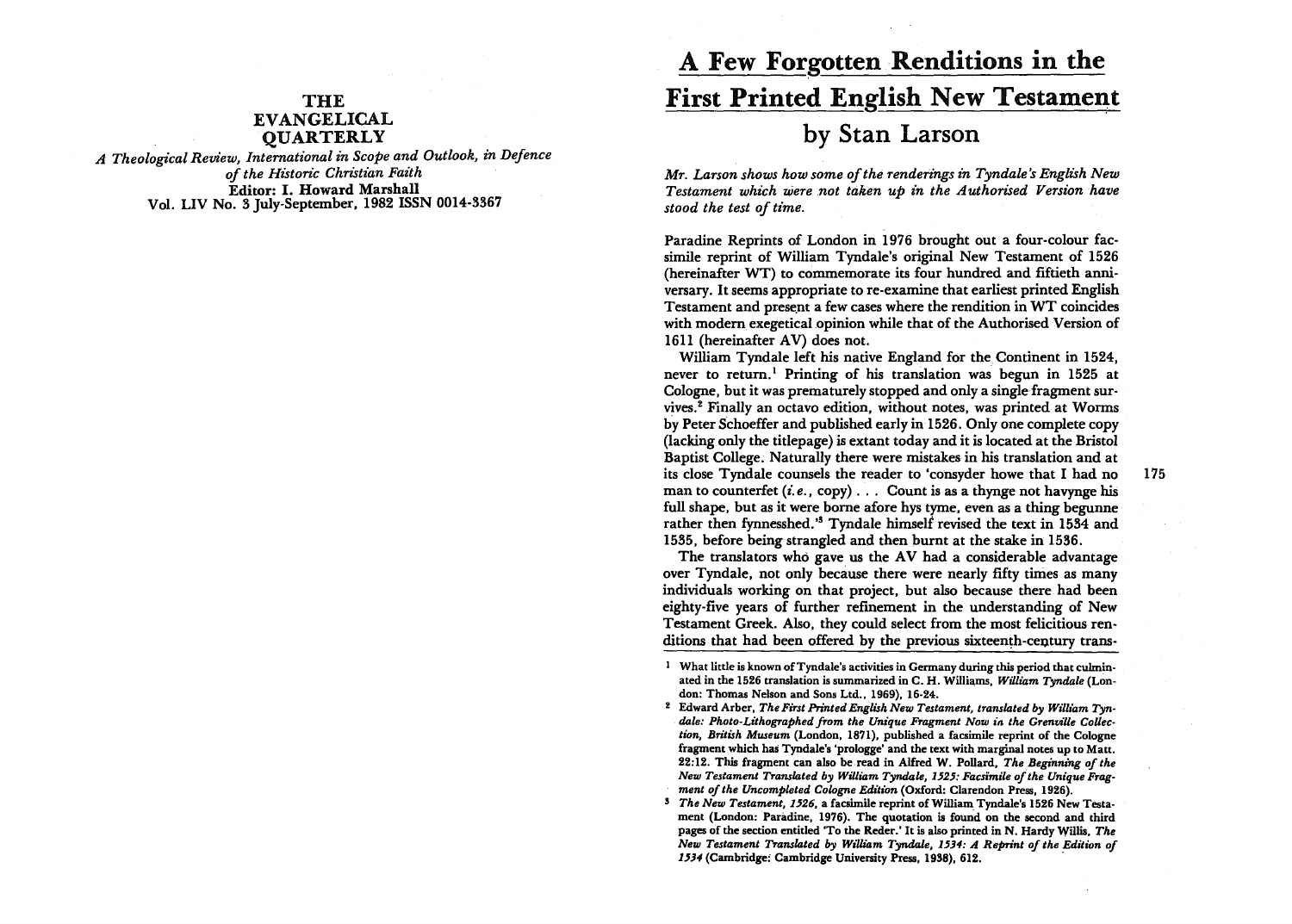$176<sub>1</sub>$ 

lators. Most of the time they were content with what had been hammered out in these earlier efforts. They state in 'The Translators to the Reader' that it was often their practice to re-do material they had already revised: 'Neither did we disdain to revise that which we had done, and to bring back to the anvil that which we had hammered.'4 The comparisons here suggest that there are places where a closer look by them at Tyndale's work would have been fruitful.<sup>5</sup>

In the following comparisons of rendition, each of the passages selected was left unrevised by Tyndale in 1534 and 1535. The spelling is shown as originally printed by WT and AV.

At Luke 1:3 the AV 'hauing had perfect mderstanding of things'6 makes it sound as if Luke was a participant in all these events from the very beginning, but that view is contrary to the tenor of his prefatory remarks since he 'ranks himself with the many Gospel-writers who have to rely upon that which the original eye-witnesses have handed down to them.'<sup>7</sup> On the other hand, the idea implied by  $\pi\alpha$ onko $\lambda$ ou $\theta$ nkó $\tau$ t  $\alpha$ vωθεν π $\alpha$ σιν ακριβ $\alpha$ ς<sup>8</sup> that Luke brought himself abreast of the events by his own research is expressed by the renditions' as sone as I had searched out diligently all thinges' (WT), 'since I have traced the course of these happenings carefully from'the beginning' (Phillips), and 'as I have carried out a thorough investigation of all the circumstances' (Schonfield) .

- <sup>4</sup>*The Holy Bible: A Facsiml'le In a reduced size of the Authorised Version published In the year 1611 with an Introduction by A. W. Pollard (Oxford, 1911). The quotation is* from page 10 of this introductory essay, which is ascribed to Miles Smith.
- $5$  Sometimes when WT is better than the AV, the marginal note by the AV translators suggests a meaning in line with the earlier rendition of Tyndale. For example, the three-hour darkness  $\dot{\epsilon} \varphi'$   $\delta \lambda \eta \vee \tau \dot{\eta} \vee \gamma \ddot{\eta} \vee$  (Luke 23:44) at the time of the crucifixion is corrected by the AV margin from the 'earth' of the text to simply 'land,' which was the rendition of Tyndale. Also compare the AV marginal information at Luke 8:18, Acts 17:3, and Rom. 7:5, which correct the text and follow Tyndale.
- $6$  This is the reading of the text as printed in 1611. Modern printings of that version have made a silent correction of the text and added an 'all' to make 'having had per· feet understanding of all things.'
- 7 J. Reiling and J. L. Swellengrebel, *A Translator's Handbook on the Gospel of Luke*  (Leiden: United Bible Societies, 1971), 11.
- S William F. Arndt and F. Wilbur Gingrich (WaIter Bauer), *A Greek·English Lexicon of the New Testament and Other Early Christian Literature* (Cambridge: University Press, 1957), 624, give the meaning of  $\pi\alpha$  particles in this passage as 'follow a thing, trace or investigate a thing.' James H. Moulton and George MiIligan, *The*  Vocabulary of the Greek Testament Illustrated from the Papyri and Other Non-Literary Sources (London: Hodder and Stoughton Limited, 1929), 486, emphasize a slightly different aspect of the verb, and say: 'Luke comes before us in his Preface ... as one "having acquired familiarity" with them (the facts), "having become cognizant" of them, for long ( $\ddot{\alpha}$ v $\omega$  $\theta$  $\epsilon$ v), and having so kept in touch with them, that his witness is practically contemporary witness.'

Since the phrase 'IoUδav 'Iak $\omega$ Bou in Luke 6:16 does not explicitly state the relationship of these two individuals there has been conflict over whether it should be taken as 'Iudas Iames sonne *(i.e.* Judas, the son of James)<sup>9</sup> (WT) or 'Iudas the brother of Iames' (AV). Often Greek omits the term indicating kinship and 'two proper names are brought into a gentitival relationship, '10 requiring an interpretation as to what that relationship is. However, the Greek papyri discovered during the last hundred years support Tyndale's original rendition because they show that 'the bare genitive is the regular, ordinary way of expressing the paternal relation.'1I The AV opted for 'brother' here because they identified this apostle with Jude, the brother of James,<sup>12</sup> but Newman and Nida point out that 'there is nothing in the New Testament which permits one to identify this Judas with Judas the brother of James in Mark 6:3 or Jude 1.<sup>'13</sup> When Luke intends a brother to be understood, he specifically adds that information. as shown by the example at Acts  $12:2^{14}$ 

Iesus' command ποιήσατε τους ανθρώπους αναπεσείν in John 6:10 is rendered in AV as 'Make the men sit downe.' This implies that he was directing his instruction only to the males present, whereas the WT rendition 'Make the people to sit doune' properly has reference to all present,<sup>15</sup> since 'people' is a valid translation of  $\tilde{\alpha} \vee \theta \rho \omega \pi$ oc.<sup>16</sup> The Today's English Version makes the proper distinctions: 'Make the people sit down, ... So all the people sat down; there were about five thousand men.' That women and children were there, but were not

- <sup>9</sup> Alfred Loisy, *L'Évangile selon Luc* (Paris: Emile Nourry, 1924), 194, supports the WT rendition and adds that the name of the father was given to distinguish this Judas from the one who betrayed the Lord.
- 10 John Beekman and John Callow, *Translating the Word of God* (Grand Rapids, Michigan: Zondervan Publishing House, 1974), 254,
- <sup>11</sup> Edgar J. Goodspeed, 'The Versions of the New Testament,' *Interpretation*, 3 (1949), 76.
- $12$  The 1611 printing of the AV had a marginal cross-reference at this point to Jude 1. even though modern printings have deleted it.
- 13 Barclay M. Newman and Eugene A. Nida, *A Translator's Handbook on the Acts of the Apostles* (London: United Bible Societies, 1972), 23. I. Howard Marshall, *The*  Gospel of Luke: A Commentary on the Greek Text (Exeter: Paternoster Press, 1978), 240, concludes that understanding 'son' is more probable.
- <sup>14</sup> Alfred Plummer, *A Critical and Exegetical Commentary on the Gospel According to Luke* (New York: Charles Scribner's Sons, 1896), 174·75, also cites Luke 3:1 and 6:14 as examples of Luke's usage of specifying 'brother' when that is what is intended.
- <sup>15</sup> Rudolf Bultmann, *Das Evangelium des Johannes* (Göttingen: Vandenhoeck & Ruprecht, 1959), 157n, points out that of  $\delta v \delta \rho \epsilon \varsigma$  near the end of the verse must apply only to the men, while  $\delta\chi\lambda_0\zeta$  in verses 2, 5, 22, and 24 and  $\delta\chi\theta\rho\omega\pi$ ot here and in verse 14 apply to the whole group.
- 16 Arndt and Gingrich, *op. cit.,* 67.

177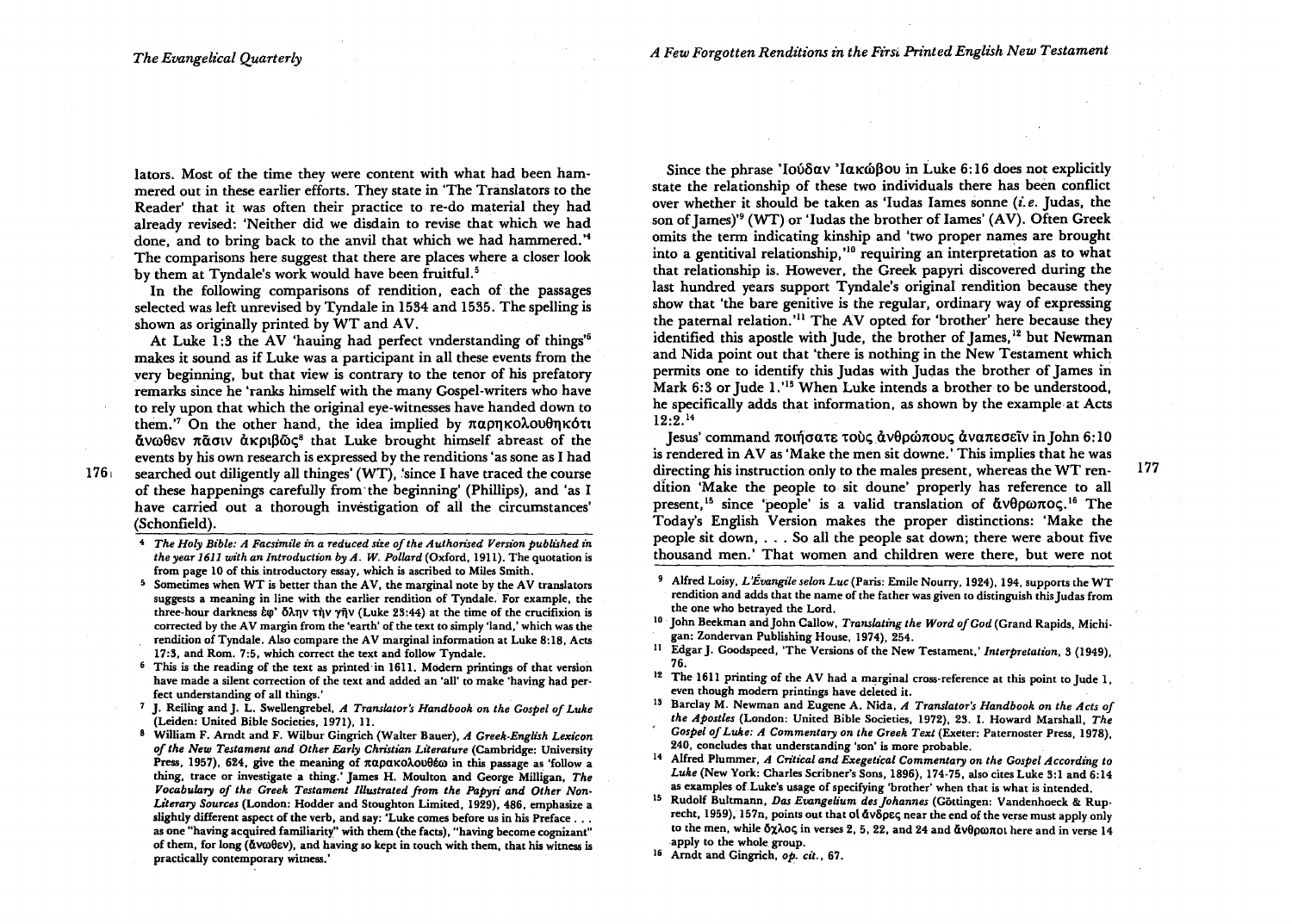included in the count of 'about five thousand' is made clear in the parallel at Matt. 14:21.

At Acts 9:25 the question is exactly how Paul made his escape from his Jewish enemies who were watching the city gates of Damascus in order that they might kill him. It depends on how  $\delta u \dot{\alpha}$  to  $\delta u \dot{\alpha}$  teixouc; is rendered: some take it instrumentally, as 'by the wall' (AV), and others take it as indicating the place through which the escape occurred, as 'thorowe che wall' (WT) or slightly more explicit 'through an opening in the wall' (Twentieth Century New Testament, and New International Version). In the parallel account of the same incident in 2 Cor. 11:33. Paul indicates that the escape was made through a window or opening in the city wall. It seems that one of Paul's friends 'had a house built on to the city wall, and ... he was lowered in a large basket or net through a window of this house which was actually cut in the city wall.'l7

In the dramatic account of Peter's escape from prison at Acts 12:7 the angel did not physically lift Peter up as the AV 'raised him vp' implies, 18 since  $\tilde{\eta}$  verson  $\alpha\tilde{\nu}$  autors being used of a person sleeping,<sup>19</sup> here means 'steryd (stirred) him vppe' (WT),<sup>20</sup> 'woke him' (Translator's New Testament), or 'roused him up' (Rotherham). In Matt. 8:25 ήγειραν αὐτόν is

178

found and here the situation is parallel in that the Lord is sleeping on a ship and the disciples, becoming fearful due to the fierce storm, awake him from sleep.

Radically different inferences can be drawn from a literal translation of  $\tau\tilde{\omega}$   $\theta\tilde{\epsilon}\tilde{\omega}$  kal  $\pi\alpha\tau$ oì au $\tau\tilde{\omega}$  in Rev. 1:6. The difficulty focuses on to whom the autou refers and accordingly how the Kai between  $\theta \epsilon \tilde{\omega}$  and

- 17 F. F. Bruce, *Commentary on the Book of Acts* (London:- Marshall, Morgan and Scott, third edition, 1962), 204.
- 18 Since *raise* meant both 'lift' and 'rouse from sleep' in 16th and 17th century English *(OED,* VIII, 118), it is possible that the latter was intended by the AV. Clearer cases of later meaning development altering the contemporary signification are manifest in a number of passages. Sometimes the particular translation of WT did not go through such meaning-shift, resulting in its being immediately meaningful, whereas the AV must be 'translated' into its 20th century meaning. For example, in Luke 17:7 contrast the 'quickly' of WT and the 'by & by' of AV, which also construes the  $\epsilon\dot{\theta}$ tegge as not being a part of the imperative. In the Parable of the Pounds at Luke 19:13 πραγματεύσασθε, directed to the servants, is 'by and sell' in WT and 'occupy' in AV. In Acts 23:27 the στράτευμα (military detachment) with which Claudius Lysias rescued Paul on the temple grounds is described as 'soudiers (soldiers)' in WT and 'an armie' in AV.
- <sup>19</sup> According to Albrecht Oepke, 'εγείρω,' in Gerhard Kittel, editor, *Theologisches* Wörterbuch zum Neuen Testament (Stuttgart, 1935), II, 333, εγείρω is used here in the literal sense.
- <sup>20</sup> Ernst Haenchen, *Die Apostelgeschichte* (Göttingen: Vandenhoeck & Ruprecht, 1961), 326, says that the angel in striking Peter on the side ih order to awaken him was not very gentle.

 $\pi\alpha\tau$ pt should be translated: whether as an additive K $\alpha$ t meaning 'and' as in 'vnto God and his Father'  $(AV)$ , or as an epexegetic  $K\alpha i$  meaning 'even' as in 'to God, even His Father' (Berkeley Version).<sup>21</sup> That the King James translators intended the 'and' in the former alternative to be understood as indicating that God himself had a Father does not seem likely, but the resulting structure makes that interpretation possible in English, $22$  in spite of the fact that such a view would imply a theogony unattested elsewhere in the Bible. Consequently, the latter alternative seems preferable, with the 'even' introducing the fact that he is Jesus' Father. Other ways to handle the  $\kappa\alpha i$  with essentially this same meaning are simply to leave it untranslated as in 'vnto god his father' (WT, Weymouth, and Knox)<sup>23</sup> or to include it in a phrase in such a way as to make reference to only one person,<sup>24</sup> as in 'his God and Father'<sup>25</sup> (RSV, NEB, and many modern versions).

Though the Greek text printed in the various editions of Erasmus,

<sup>21</sup> It is of interest to note that the Geneva Bible of 1560 also has 'vnto God euen his father. 'The AV itself is not unaware that 'even' is a proper rendition of Kui as shown by its use in Rom. 15:6; 2 Cor. 1 :3; I Thess. 3: 13; and Jas. 3:9.

179

- <sup>22</sup>The Mormon prophet, Joseph Smith, interpreted it in this manner on June 16, 1844, adding also that this verse in the AV is 'altogether correct in the translation.' This is recorded in Thomas Bullock's official minutes in the Joseph Smith Collection, Historical Department of The Church of Jesus Christ of Latter-day Saints, Salt Lake City, Utah, and reprinted with modification in Joseph Fielding Smith, compiler, *Teachings*  of the Prophet Joseph Smith (Salt Lake City: Deseret Book Company, 1938), 369-70, 373. Saying nothing about the correctness of the doctrine of Jesus' Father having a Father, who has a Father, and so on *ad infinitum,* it is merely pointed out that the choice\_ of this verse in support of that doctrine seems very poor indeed. Because of Joseph Smith's public use of this passage there has been controversy about the correctness of the omission of the 'and' at Rev. 1:6 (since it precludes the 1844 interpretation) in his earlier Bible revision, which in printed form is entitled *The Holy Scriptures: Inspired Version: Containing the Old and New Testaments, An Inspired Revision of the Authorised Version* (Independence, Missouri: Reorganized Church of Jesus Christ of Latter Day Saints, 1974). However, Robert]. Matthews, 'A *Plainer Translation': Joseph Smith's Translation of the Bible, A History and Commentary (Provo, Utah:* Brigham Young University Press, 1975), 181-83, demonstrates that the printed text correctly represents the original manuscript.
- 2! This is also how Tertullian handled the Latin *et* in this verse as used in *De monogamia,* VII, 8: 'sacerdotes Deo Patri suo fecit.' He shows awareness of the full text of this verse by quoting it in *De exhortatione castitatis,* VII,3: 'Scriptum est: Regnum quoque nos et sacerdotes deo et patri suo fecit.' See *Corpus Christianorum,* Series Latina, II (1954), 1238 and 1024, respectively.
- <sup>24</sup> Martin Rist, 'The Revelation of St. John the Divine,' in *The Interpreter's Bible* (Nashville, Tennessee: Abingdon Press, 1957), XII, 370.
- 25 Both Henry B. Swete, *The Apocalypse of John* (London: Macmillan and Co., Limited, 1906), 8, and R. H. Charles, *A Critical and Exegetical Commentary on the Revelation of St. John* (Edinburgh: T. & T. Clark, 1920), I, 17, state that the autou goes with both  $\tau\ddot{\omega}$   $\theta\ddot{\omega}$  and  $\pi\alpha\tau\rho\dot{\theta}$ .